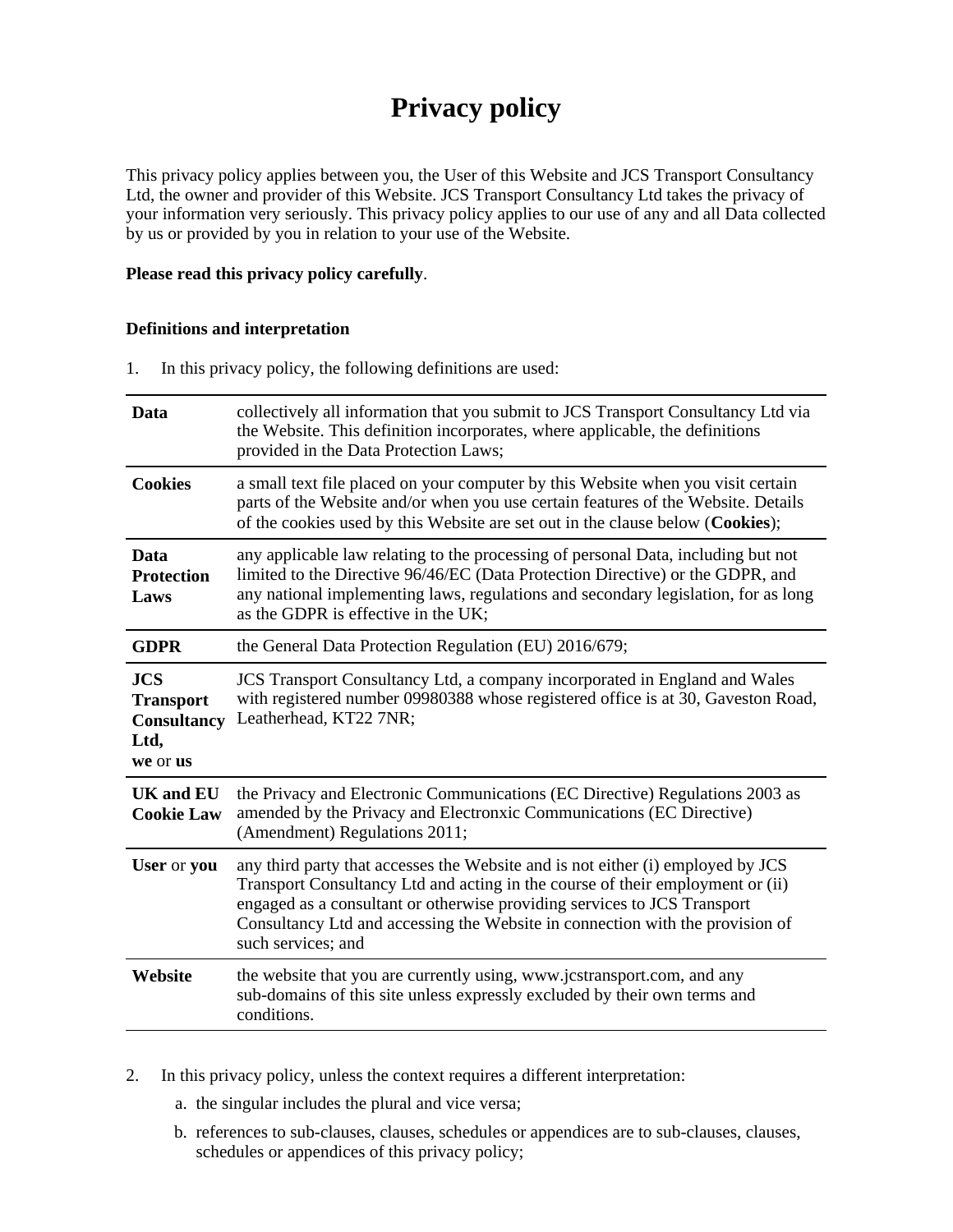- c. a reference to a person includes firms, companies, government entities, trusts and partnerships;
- d. "including" is understood to mean "including without limitation";
- e. reference to any statutory provision includes any modification or amendment of it;
- f. the headings and sub-headings do not form part of this privacy policy.

# **Scope of this privacy policy**

- 3. This privacy policy applies only to the actions of JCS Transport Consultancy Ltd and Users with respect to this Website. It does not extend to any websites that can be accessed from this Website including, but not limited to, any links we may provide to social media websites.
- 4. For purposes of the applicable Data Protection Laws, JCS Transport Consultancy Ltd is the "data controller". This means that JCS Transport Consultancy Ltd determines the purposes for which, and the manner in which, your Data is processed.

# **Data collected**

- 5. We may collect the following Data, which includes personal Data, from you:
	- a. name;
	- b. job title;
	- c. contact Information such as email addresses and telephone numbers; in each case, in accordance with this privacy policy.

# **How we collect Data**

- 6. We collect Data in the following ways:
	- a. data is given to us by you; and
	- b. data is collected automatically.

# **Data that is given to us by you**

- 7. JCS Transport Consultancy Ltd will collect your Data in a number of ways, for example:
	- a. when you contact us through the Website, by telephone, post, e-mail or through any other means;
	- b. when you make payments to us, through this Website or otherwise;
	- c. when you elect to receive marketing communications from us;

in each case, in accordance with this privacy policy.

# **Data that is collected automatically**

- 8. To the extent that you access the Website, we will collect your Data automatically, for example:
	- a. we automatically collect some information about your visit to the Website. This information helps us to make improvements to Website content and navigation, and includes your IP address, the date, times and frequency with which you access the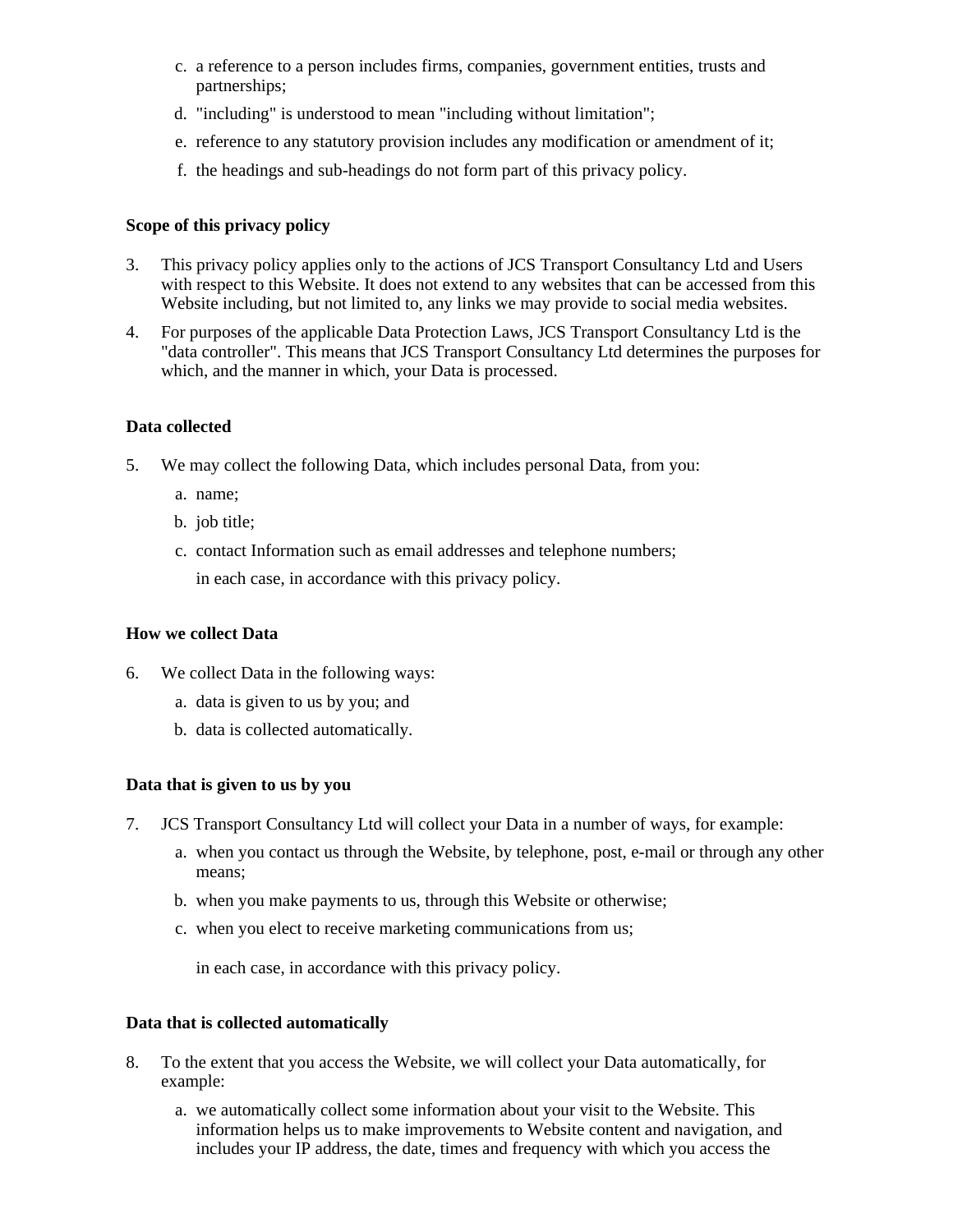Website and the way you use and interact with its content.

b. we will collect your Data automatically via cookies, in line with the cookie settings on your browser. For more information about cookies, and how we use them on the Website, see the section below, headed "Cookies".

#### **Our use of Data**

- 9. Any or all of the above Data may be required by us from time to time in order to provide you with the best possible service and experience when using our Website. Specifically, Data may be used by us for the following reasons:
	- a. internal record keeping;
	- b. transmission by email of marketing materials that may be of interest to you;

in each case, in accordance with this privacy policy.

- 10. We may use your Data for the above purposes if we deem it necessary to do so for our legitimate interests. If you are not satisfied with this, you have the right to object in certain circumstances (see the section headed "Your rights" below).
- 11. For the delivery of direct marketing to you via e-mail, we'll need your consent, whether via an opt-in or soft-opt-in:
	- a. soft opt-in consent is a specific type of consent which applies when you have previously engaged with us (for example, you contact us to ask us for more details about a particular product/service, and we are marketing similar products/services). Under "soft opt-in" consent, we will take your consent as given unless you opt-out.
	- b. for other types of e-marketing, we are required to obtain your explicit consent; that is, you need to take positive and affirmative action when consenting by, for example, checking a tick box that we'll provide.
	- c. if you are not satisfied about our approach to marketing, you have the right to withdraw consent at any time. To find out how to withdraw your consent, see the section headed "Your rights" below.

# **Who we share Data with**

- 12. We may share your Data with the following groups of people for the following reasons:
	- a. third party payment providers who process payments made over the Website to enable third party payment providers to process user payments and refunds;

in each case, in accordance with this privacy policy.

#### **Keeping Data secure**

- 13. We will use technical and organisational measures to safeguard your Data, for example:
	- a. access to your account is controlled by a password and a user name that is unique to you.
	- b. we store your Data on secure servers.
- 14. Technical and organisational measures include measures to deal with any suspected data breach. If you suspect any misuse or loss or unauthorised access to your Data, please let us know immediately by contacting us via this e-mail address: jamie@jcstransport.co.uk.
- 15. If you want detailed information from Get Safe Online on how to protect your information and your computers and devices against fraud, identity theft, viruses and many other online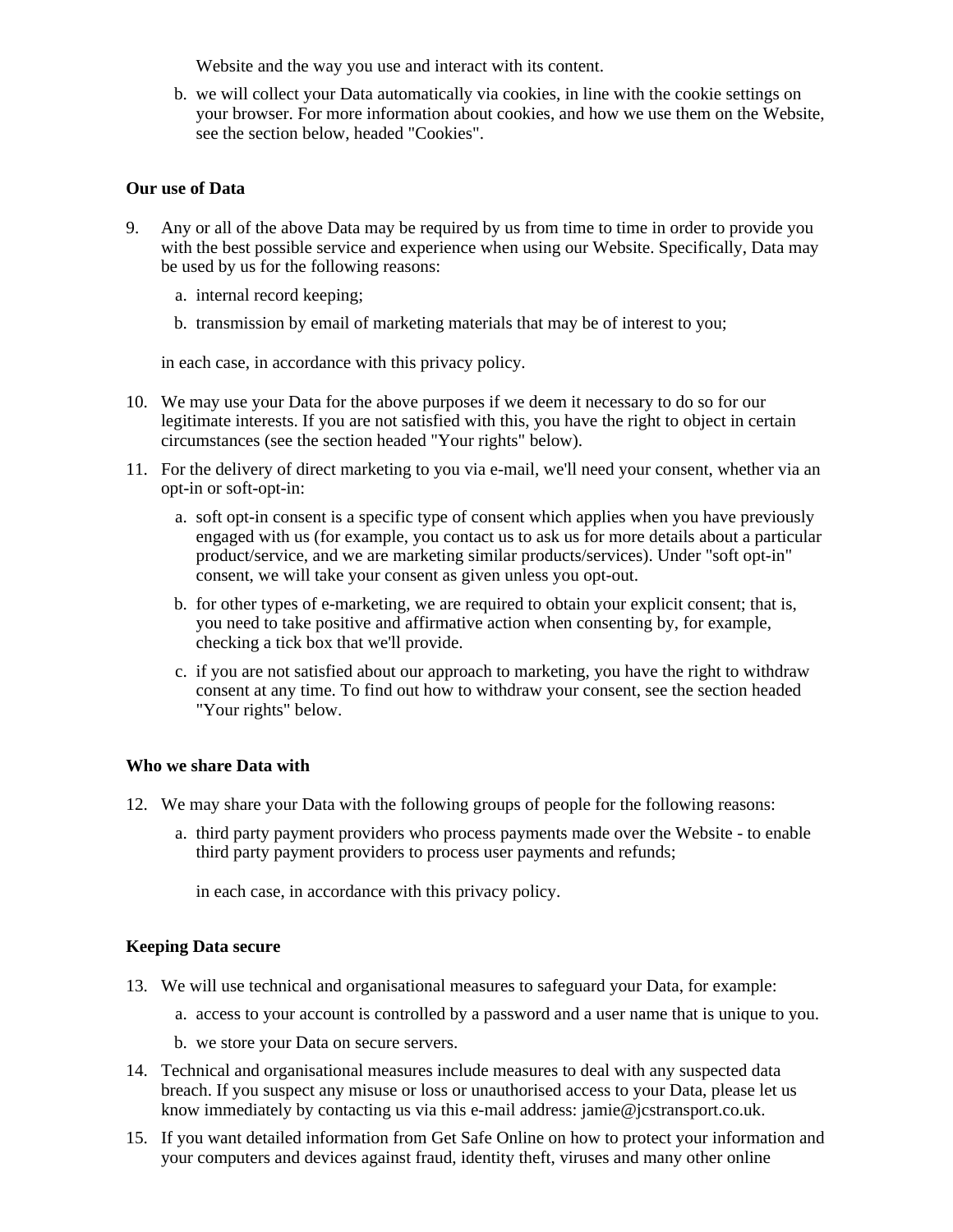problems, please visit www.getsafeonline.org. Get Safe Online is supported by HM Government and leading businesses.

# **Data retention**

- 16. Unless a longer retention period is required or permitted by law, we will only hold your Data on our systems for the period necessary to fulfil the purposes outlined in this privacy policy or until you request that the Data be deleted.
- 17. Even if we delete your Data, it may persist on backup or archival media for legal, tax or regulatory purposes.

# **Your rights**

- 18. You have the following rights in relation to your Data:
	- a. **Right to access** the right to request (i) copies of the information we hold about you at any time, or (ii) that we modify, update or delete such information. If we provide you with access to the information we hold about you, we will not charge you for this, unless your request is "manifestly unfounded or excessive." Where we are legally permitted to do so, we may refuse your request. If we refuse your request, we will tell you the reasons why.
	- b. **Right to correct** the right to have your Data rectified if it is inaccurate or incomplete.
	- c. **Right to erase** the right to request that we delete or remove your Data from our systems.
	- d. **Right to restrict our use of your Data** the right to "block" us from using your Data or limit the way in which we can use it.
	- e. **Right to data portability** the right to request that we move, copy or transfer your Data.
	- f. **Right to object** the right to object to our use of your Data including where we use it for our legitimate interests.
- 19. To make enquiries, exercise any of your rights set out above, or withdraw your consent to the processing of your Data (where consent is our legal basis for processing your Data), please contact us via this e-mail address: jamie@jcstransport.co.uk.
- 20. If you are not satisfied with the way a complaint you make in relation to your Data is handled by us, you may be able to refer your complaint to the relevant data protection authority. For the UK, this is the Information Commissioner's Office (ICO). The ICO's contact details can be found on their website at https://ico.org.uk/.
- 21. It is important that the Data we hold about you is accurate and current. Please keep us informed if your Data changes during the period for which we hold it.

# **Links to other websites**

22. This Website may, from time to time, provide links to other websites. We have no control over such websites and are not responsible for the content of these websites. This privacy policy does not extend to your use of such websites. You are advised to read the privacy policy or statement of other websites prior to using them.

# **Changes of business ownership and control**

23. JCS Transport Consultancy Ltd may, from time to time, expand or reduce our business and this may involve the sale and/or the transfer of control of all or part of JCS Transport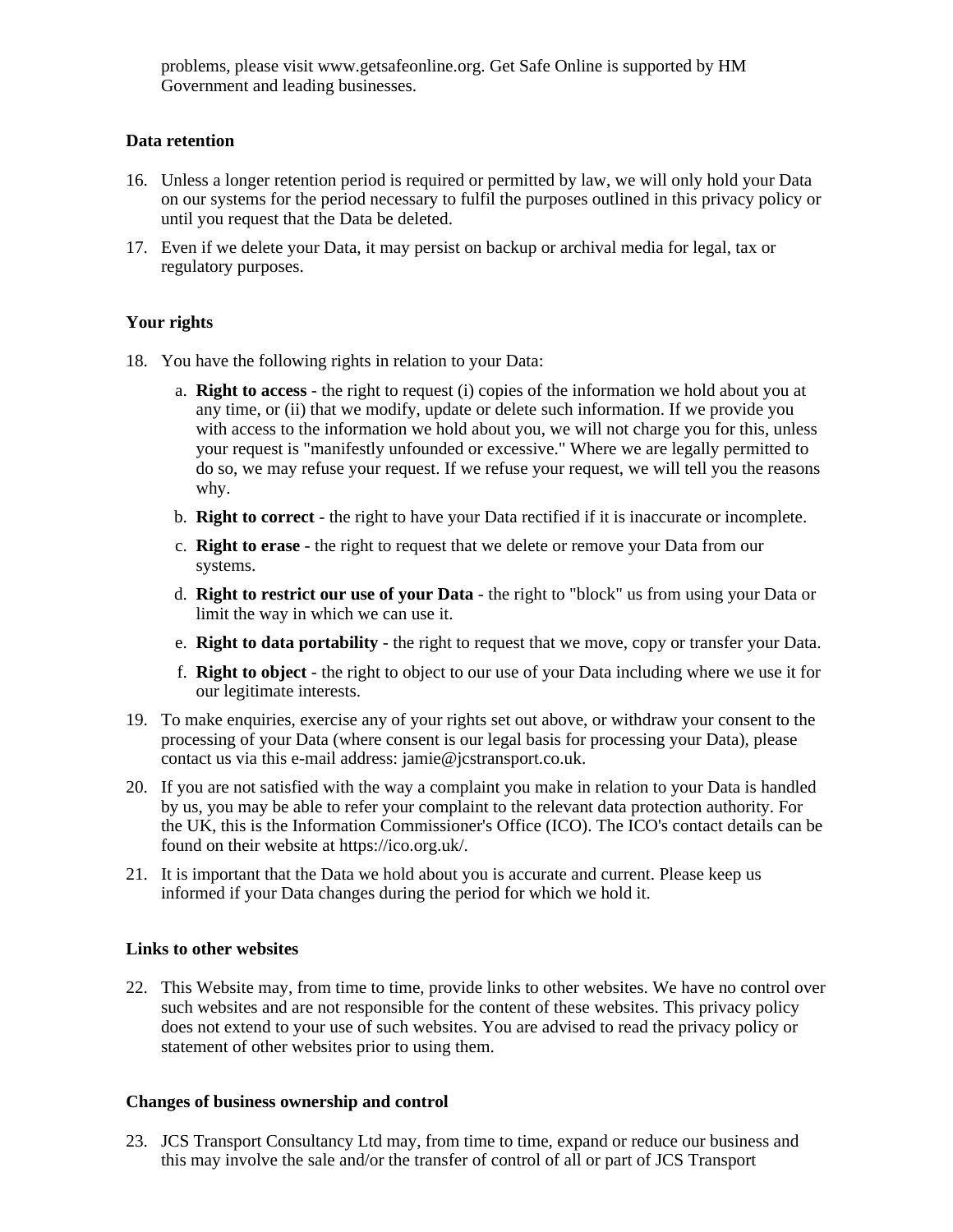Consultancy Ltd. Data provided by Users will, where it is relevant to any part of our business so transferred, be transferred along with that part and the new owner or newly controlling party will, under the terms of this privacy policy, be permitted to use the Data for the purposes for which it was originally supplied to us.

- 24. We may also disclose Data to a prospective purchaser of our business or any part of it.
- 25. In the above instances, we will take steps with the aim of ensuring your privacy is protected.

# **Cookies**

- 26. This Website may place and access certain Cookies on your computer. JCS Transport Consultancy Ltd uses Cookies to improve your experience of using the Website and to improve our range of products and services. JCS Transport Consultancy Ltd has carefully chosen these Cookies and has taken steps to ensure that your privacy is protected and respected at all times.
- 27. All Cookies used by this Website are used in accordance with current UK and EU Cookie Law.
- 28. Before the Website places Cookies on your computer, you will be presented with a message bar requesting your consent to set those Cookies. By giving your consent to the placing of Cookies, you are enabling JCS Transport Consultancy Ltd to provide a better experience and service to you. You may, if you wish, deny consent to the placing of Cookies; however certain features of the Website may not function fully or as intended.
- 29. This Website may place the following Cookies:

| <b>Type of Cookie</b> | <b>Purpose</b>                                                                                                                                                                                                                                               |
|-----------------------|--------------------------------------------------------------------------------------------------------------------------------------------------------------------------------------------------------------------------------------------------------------|
|                       | Strictly necessary cookies These are cookies that are required for the operation of our<br>website. They include, for example, cookies that enable you to<br>log into secure areas of our website, use a shopping cart or<br>make use of e-billing services. |

- 30. You can find a list of Cookies that we use in the Cookies Schedule.
- 31. You can choose to enable or disable Cookies in your internet browser. By default, most internet browsers accept Cookies but this can be changed. For further details, please consult the help menu in your internet browser.
- 32. You can choose to delete Cookies at any time; however you may lose any information that enables you to access the Website more quickly and efficiently including, but not limited to, personalisation settings.
- 33. It is recommended that you ensure that your internet browser is up-to-date and that you consult the help and guidance provided by the developer of your internet browser if you are unsure about adjusting your privacy settings.
- 34. For more information generally on cookies, including how to disable them, please refer to aboutcookies.org. You will also find details on how to delete cookies from your computer.

# **General**

- 35. You may not transfer any of your rights under this privacy policy to any other person. We may transfer our rights under this privacy policy where we reasonably believe your rights will not be affected.
- 36. If any court or competent authority finds that any provision of this privacy policy (or part of any provision) is invalid, illegal or unenforceable, that provision or part-provision will, to the extent required, be deemed to be deleted, and the validity and enforceability of the other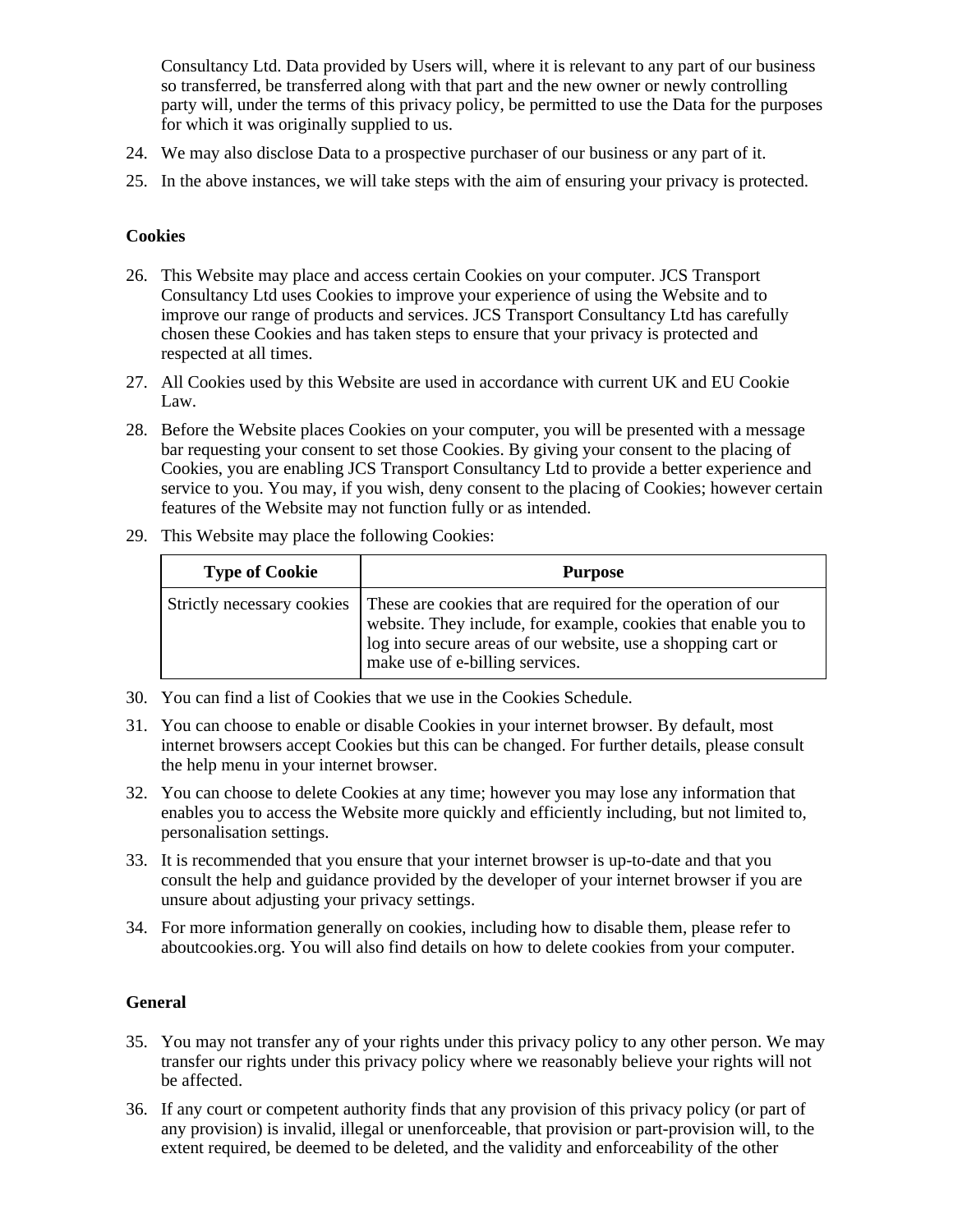provisions of this privacy policy will not be affected.

- 37. Unless otherwise agreed, no delay, act or omission by a party in exercising any right or remedy will be deemed a waiver of that, or any other, right or remedy.
- 38. This Agreement will be governed by and interpreted according to the law of England and Wales. All disputes arising under the Agreement will be subject to the exclusive jurisdiction of the English and Welsh courts.

# **Changes to this privacy policy**

39. JCS Transport Consultancy Ltd reserves the right to change this privacy policy as we may deem necessary from time to time or as may be required by law. Any changes will be immediately posted on the Website and you are deemed to have accepted the terms of the privacy policy on your first use of the Website following the alterations.

You may contact JCS Transport Consultancy Ltd by email at jamie@jcstransport.co.uk.

# **Attribution**

40. This privacy policy was created using a document from [Rocket Lawyer](https://www.rocketlawyer.co.uk/) (https://www.rocketlawyer.co.uk).

# **24 May 2018**